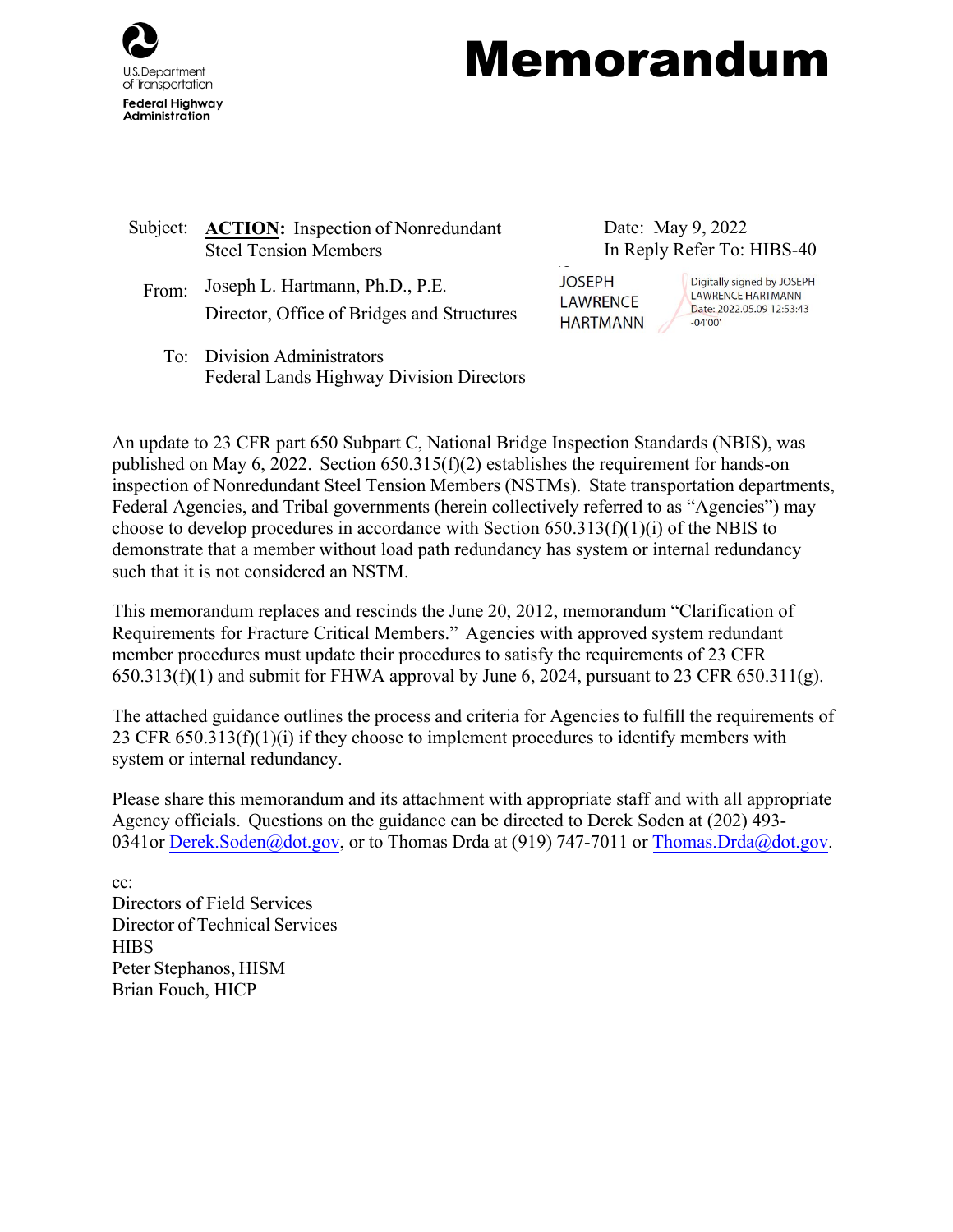# **Guidance for the Approval of Procedures for Determining System or Internal Redundancy for Steel Tension Members without Load Path Redundancy**

*Except for any statutes and regulations cited, the contents of this document do not have the force and effect of law and are not meant to bind States or the public in any way. This document is intended only to provide clarity regarding existing requirements under the law or agency policies.*

- **1. What is the purpose of this guidance?** To update the Federal Highway Administration's (FHWA) guidance on the approval of procedures developed by State transportation departments, Federal agencies, or Tribal governments (herein collectively referred to as "Agencies") to determine that a steel member fully or partially in tension without load path redundancy has system or internal redundancy and does not require Nonredundant Steel Tension Member (NSTM) inspection.
- **2. Is this new FHWA guidance?** Yes. This replaces the guidance provided by the FHWA "Clarification of Requirements for Fracture Critical Members" memorandum issued June 20, 2012. This guidance serves as the replacement in all agency materials citing that document.

# **3. What authorities govern this guidance?**

- a. Section 144(h) of title 23, United States Code (U.S.C.), National bridge and tunnel inspection standards
- b. 23 CFR part 650, Subpart C, National Bridge Inspection Standards

# **4. What is the background of this guidance?**

- a. The National Bridge Inspection Standards (NBIS) require hands-on inspection of NSTMs of in-service bridges (23 CFR 650.313(f)(2)). Bridges with NSTMs are at elevated risk of sudden collapse due to the inability of the system or member(s) to redistribute load and maintain stability in the event of full or partial fracture of the section. This, in turn, leads to a lower tolerance for fatigue cracking that can lead to sudden fracture. Hands-on inspection mitigates this risk by identifying cracks in NSTMs at the early stages of growth so that they are addressed before propagating through, or fracturing, the section.
- b. The NBIS requires that the locations of NSTMs be identified in the bridge files (23 CFR  $650.313(f)(1)$ . This necessitates identification of steel bridges without load path redundancy, system redundancy, or internal redundancy (23 CFR 650.305).
- c. Identification of bridges with load path redundancy is based on the number of primary loadcarrying members between points of support (23 CFR 650.305). This is typically determined based on the number of primary load-carrying members observed in the bridge plans and verified by field inspection records.
- d. For bridges without load path redundancy, Agencies may choose to demonstrate that a member has system or internal redundancy such that it is not considered an NSTM (23 CFR  $650.313(f)(1)(i)$ ).
- e. System redundancy is a redundancy that exists in a bridge system without load path redundancy, such that fracture of the cross section at one location of a primary member will not cause a portion of or the entire bridge to collapse (23 CFR 650.305). Methods to establish system redundancy typically demonstrate, through refined structural analysis, that in the event of a fracture in a primary load-carrying member, the structural system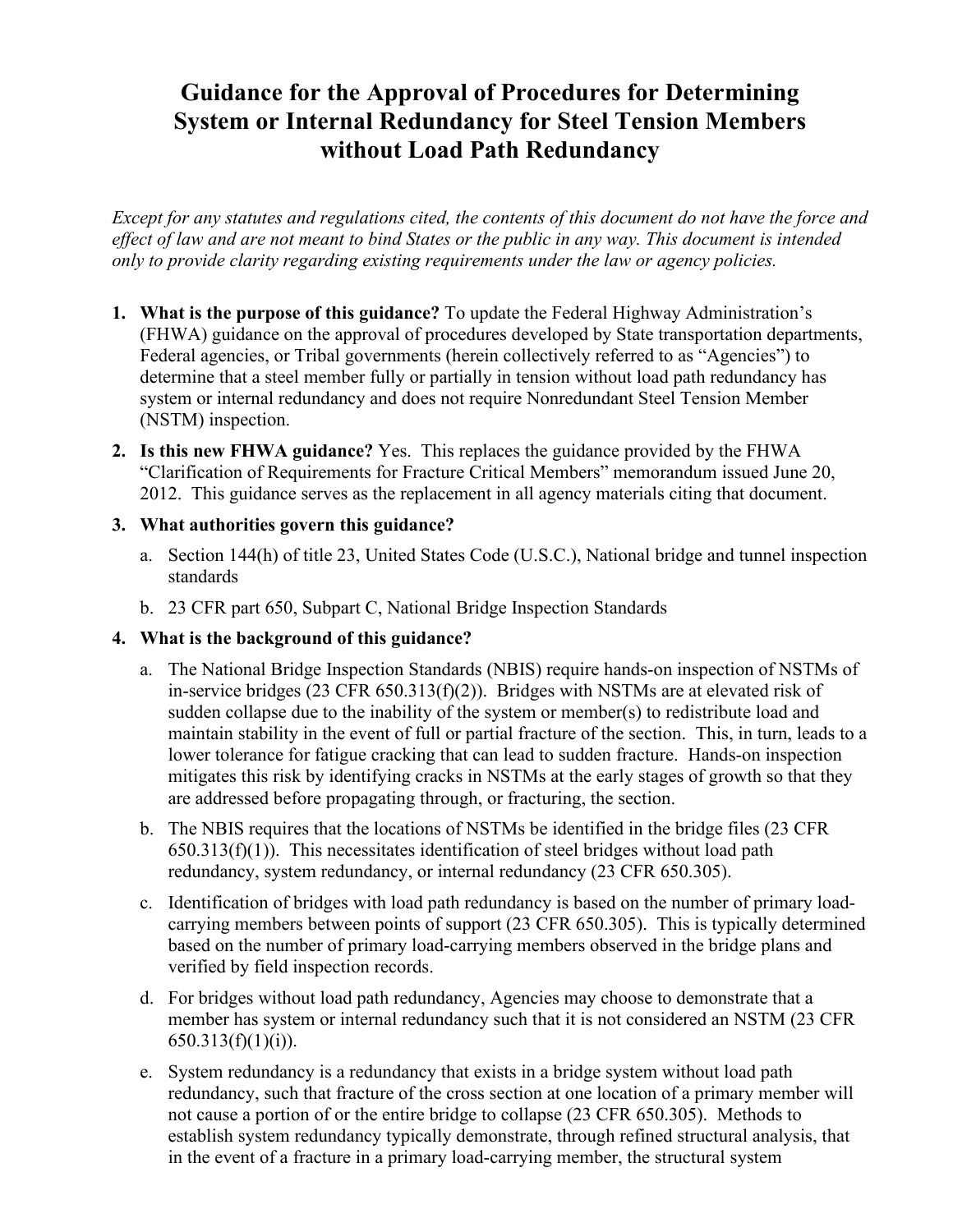redistributes load such that collapse is avoided. Key components of these analyses are the member failure scenarios to be considered, loading, linear and non-linear material properties, boundary conditions, modeling requirements, and member and system performance criteria to be evaluated for each scenario. Previous research efforts<sup>[1](#page-2-0),[2](#page-2-1),[3,](#page-2-2)[4](#page-2-3)</sup> have established the physical mechanisms and associated analysis methods that can demonstrate system redundancy in certain structure types. Future research efforts have the potential to refine those methods, as well as establish methods for other structure types.

f. Internal redundancy is a redundancy that exists within a primary member cross-section without load path redundancy such that fracture of one component will not propagate through the entire member, is discoverable by the applicable inspection procedures, and will not cause a portion of or the entire bridge to collapse (23 CFR 650.305). Typically, methods to establish internal redundancy demonstrate that the remaining structural section of the member will continue to safely carry dead and live load until the fracture is discovered, presumably at the next inspection event. Previous research efforts<sup>[5](#page-2-4),[6](#page-2-5)</sup> have demonstrated the ability of sections built up from mechanically fastened components in certain structure types to prevent fracture of one element from propagating to connected elements and to redistribute stress within the section. Future research efforts have the potential to establish this capability in other structure types.

# **5. What is FHWA's guidance concerning the review and approval of procedures to determine that a steel member fully or partially in tension has system or internal redundancy?**

- a. For the purposes of NSTM identification, FHWA considers bridges with three or more primary load-carrying members to be load path redundant. A determination of system or internal redundancy is not required for load path redundant members.
- b. FHWA will use Table 1 to determine if procedures developed by Agencies to determine that a steel member fully or partially in tension has system or internal redundancy are consistent with the requirements of 23 CFR  $650.313(f)(1)(i)$ .
- c. FHWA considers the American Association of State Highway and Transportation Officials (AASHTO) *Guide Specifications for Analysis and Identification of Fracture Critical Members and System Redundant Members* and AASHTO *Guide Specification for Internal Redundancy of Mechanically-Fastened Built-Up Steel Members* to be nationally recognized methods to determine that a steel member has system or internal redundancy (23 CFR  $650.313(f)(1)(i)(B)$ ).
- d. A method to determine system or internal redundancy other than those in Paragraph 5.c can be established as a nationally recognized method by meeting either of two criteria (23 CFR  $650.313(f)(1)(i)(B):$

<span id="page-2-4"></span>*Subjected to Flexure*, Purdue University, West Lafayette, Indiana, 2015.

<span id="page-2-0"></span><sup>1</sup> J.H. Daniels, W. Kim, and J.L. Wilson: *Recommended Guidelines for Redundancy Design and Rating of Two-Girder Steel Bridges,* NCHRP Report 319, Transportation Research Board, Washington DC, 1989.<br><sup>2</sup> R.J. Connor, F.J. Bonachera Martin, A. Varma, Z. Lai, and C. Korkmaz: *Fracture Critical Systems Analysis for Steel* 

<span id="page-2-1"></span>

<span id="page-2-2"></span>*Bridges, NCHRP Report 883, Transportation Research Board, Washington DC, 2018.*<br><sup>3</sup> Connor, R. J., Digglemann, L. M., and R. J. Sherman: *Evaluation of Member and Load Path Redundancy on the US-*<br>421 *Bridge over the Ohio* 

<span id="page-2-3"></span><sup>&</sup>lt;sup>4</sup> Barnard, T. et. al.: Modeling the Response of Fracture Critical Steel Box-Girder Bridges, FHWA/TX-10/9-5498-1,

Texas Department of Transportation. Austin, TX. [\(https://ctr.utexas.edu/wp-content/uploads/pubs/9\\_5498\\_1.pdf\)](https://ctr.utexas.edu/wp-content/uploads/pubs/9_5498_1.pdf).<br><sup>5</sup> M. H. Hebdon, C. Korkmaz, Martin, F.J., and R. J. Connor: *Member-level Redundancy of Built-up Steel Girder* 

<span id="page-2-5"></span><sup>6</sup> Lloyd, J. B., Bonachera Martin, F.J., Korkmaz, C., and R. J. Connor: *Member-level Redundancy of Built-up Steel Axially-Loaded Members*, Purdue University, West Lafayette, Indiana, 2018.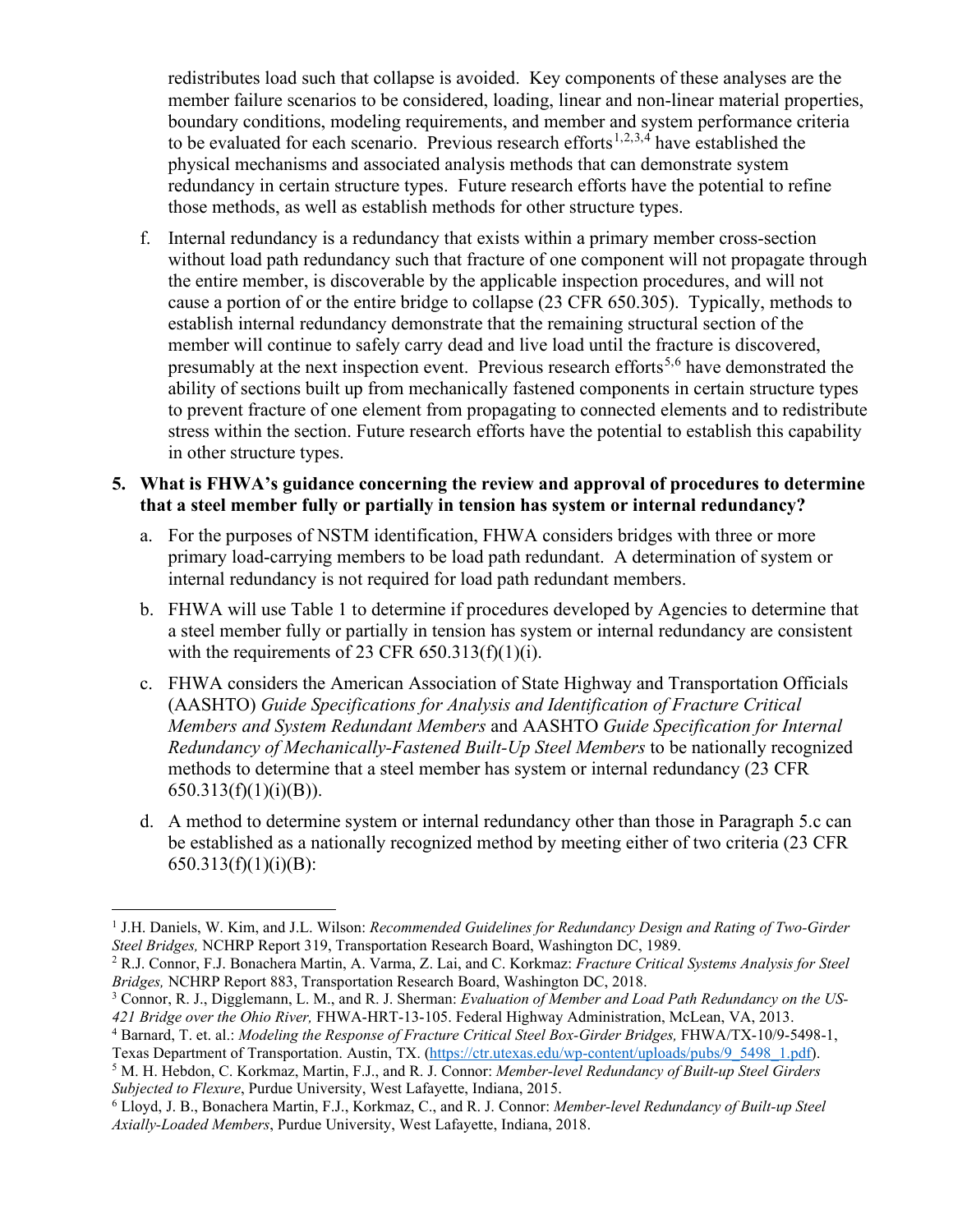- (1) Developed, endorsed, and disseminated by a national organization with affiliates based in two or more States. AASHTO would be one such organization.
- (2) Currently adopted for use by one or more State governments or by the Federal government. Methods recognized by FHWA and adopted by State transportation departments between 2012 and 2022 would satisfy this criterion.
- e. System and internal redundancy established though analysis relies on the continued ability of the elements and members in the alternate load path to carry the loads identified in the analysis of the faulted state. Procedures developed by Agencies to determine that a steel member fully or partially in tension has system or internal redundancy must include procedures for routine inspection that identify the elements and members in the alternate load path.  $(23 \text{ CFR } 650.313(f)(1)(i)(E))$ . Those procedures must also include criteria establishing when damage to, or deterioration of, those members will require reevaluation to ensure that the steel member fully or partially in tension still has system or internal redundancy (23 CFR  $650.313(f)(1)(i)(G)$ ).

# **6. What are the responsibilities of FHWA Division and Federal Lands Highway Division offices in the review and approval of procedures to determine that a steel member fully or partially in tension has system or internal redundancy?**

- a. Reviewing procedures developed by Agencies and providing comments and recommendations to the FHWA Office of Bridges and Structures (HIBS) for consideration in the review.
- b. Coordinating with the Agency the resolution of FHWA comments on the procedure prior to approval.
- c. With the concurrence of HIBS, communicating to the Agency via letter FHWA's approval of the procedures.
- d. Monitoring the implementation of FHWA-approved procedures by the Agency including:
	- (1) Identification of bridges determined to have system or internally redundant members,
	- (2) Documentation of the finding of system or internal redundancy in the bridge file, and associated inspection and condition criteria, and
	- (3) Verification that the Agency is applying the inspection and condition criteria documented in the approved procedure.

#### **7. What are the responsibilities of the FHWA Office of Bridges and Structures, in the review and approval of procedures to determine that a steel member fully or partially in tension has system or internal redundancy?**

- a. Reviewing procedures developed by Agencies and providing comments and recommendations for consideration in the review.
- b. Coordinating with the FHWA Division or Federal Lands Highway Division office in the resolution of comments on the procedure prior to approval.
- c. Providing concurrence via memorandum to the FHWA Division or Federal Lands Highway Division office to the approval of procedures.
- d. Maintaining liaisons with AASHTO, Transportation Research Board, and industry committees that might develop, endorse, or disseminate new or updated methods to determine system or internal redundancy.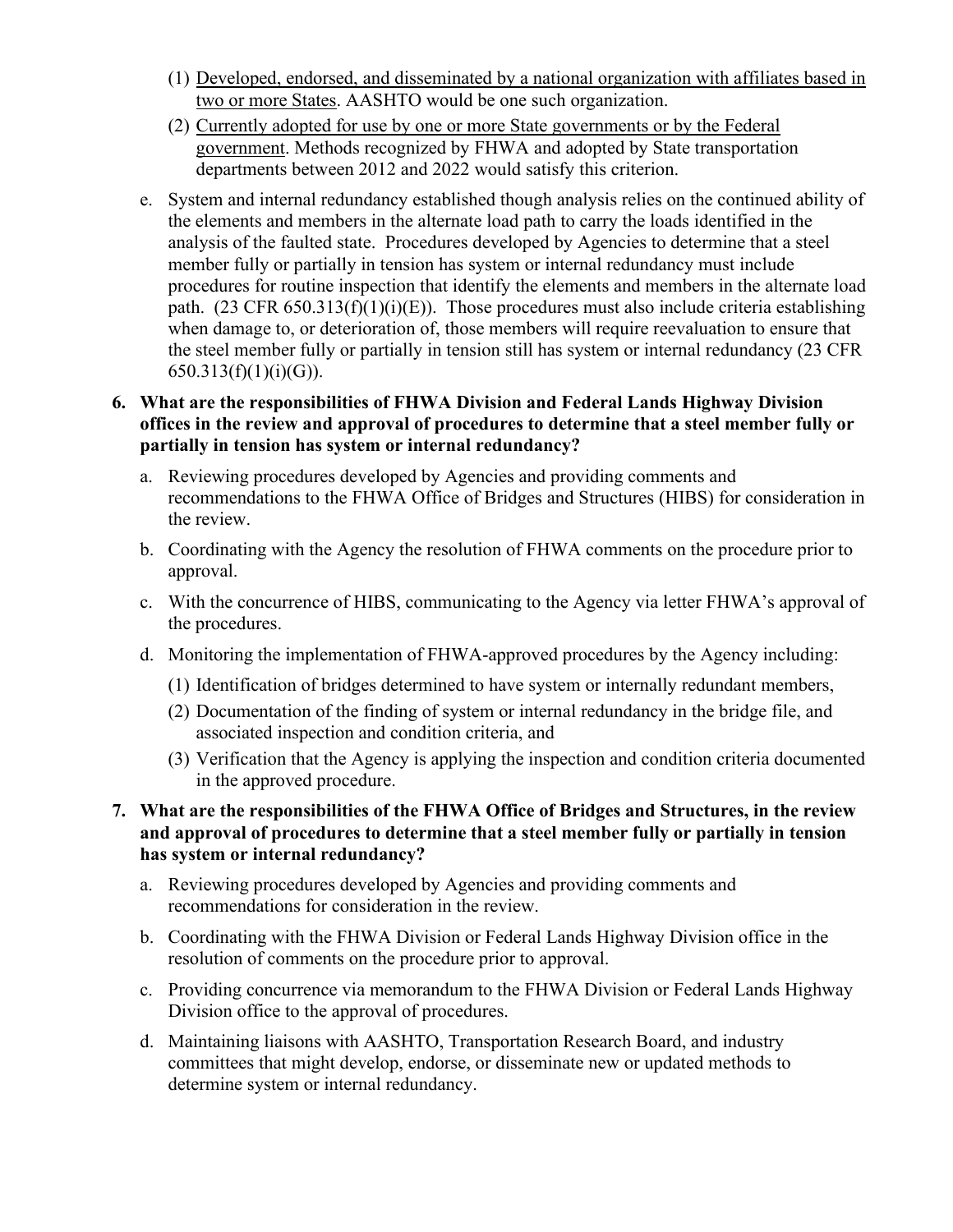e. Ensuring consistency by maintaining a record of nationally recognized methods and approved procedures to determine system or internal redundancy.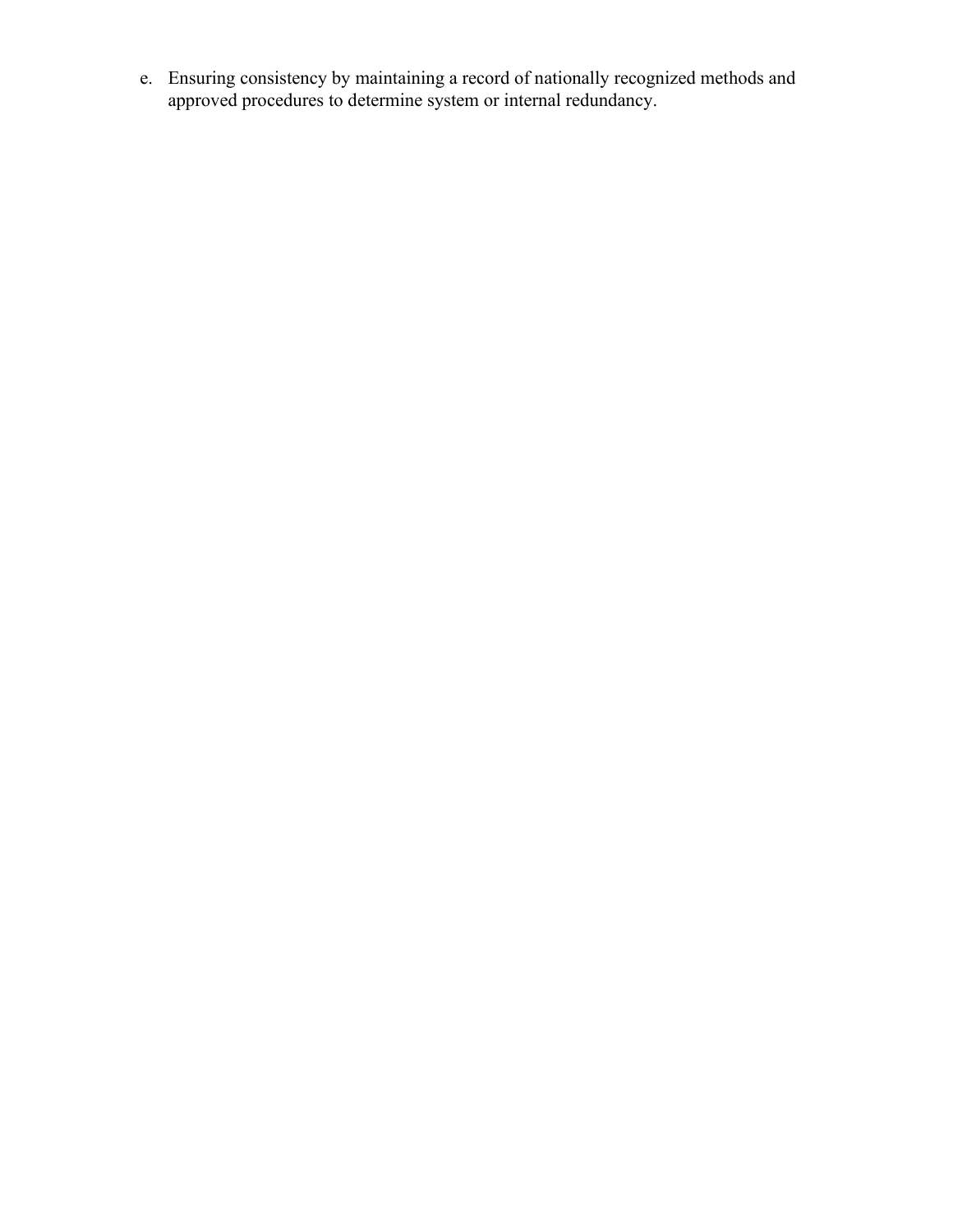| <b>Required Procedure</b><br>Component                                                                                                      | <b>Indicators that NSTM reclassification</b><br>procedure meets component requirements<br>in 23 CFR $650.313(f)(1)(i)$<br>(some, but not all review considerations)                                                                                                                                                                                                                                                                                                                         | <b>Review Finding</b><br>(check if element<br>requirement(s)<br>are met) | <b>FHWA Review Comments</b><br>(provide explanation if<br>requirement( $s$ ) not met) |
|---------------------------------------------------------------------------------------------------------------------------------------------|---------------------------------------------------------------------------------------------------------------------------------------------------------------------------------------------------------------------------------------------------------------------------------------------------------------------------------------------------------------------------------------------------------------------------------------------------------------------------------------------|--------------------------------------------------------------------------|---------------------------------------------------------------------------------------|
| Written policy and procedures<br>for determining system or<br>internal redundancy (23 CFR<br>650.313(f)(1)(i)(A))                           | Procedure contains all elements meeting the<br>requirements of 23 CFR $650.313(f)(1)(i)(B)$<br>through $(G)$                                                                                                                                                                                                                                                                                                                                                                                |                                                                          |                                                                                       |
| Identification of the nationally<br>recognized method used to<br>determine system or internal<br>redundancy (23 CFR<br>650.313(f)(1)(i)(B)) | Method contains all elements meeting the<br>requirements of 23 CFR $650.313(f)(1)(i)(B)$ .<br>Considerations:<br>Consult available information from<br>Office of Bridges and Structures on<br>currently recognized methods<br>Factors that might affect applicability<br>$\bullet$<br>of the method to structures addressed<br>in the procedure<br>For journal-published methods, details<br>of the journal's editorial practice,<br>editorial board, and journal impact<br>factor citation |                                                                          |                                                                                       |
| Baseline condition of the<br>$bridge(s)$ to which the policy is<br>being applied (23 CFR<br>650.313(f)(1)(i)(C))                            | Conditions that might affect applicability of<br>the method to establish redundancy:<br>Presence of fatigue cracks<br>Fatigue life considerations<br>$\bullet$<br>Severity and extent of corrosion<br>Impact damage<br>$\bullet$                                                                                                                                                                                                                                                            |                                                                          |                                                                                       |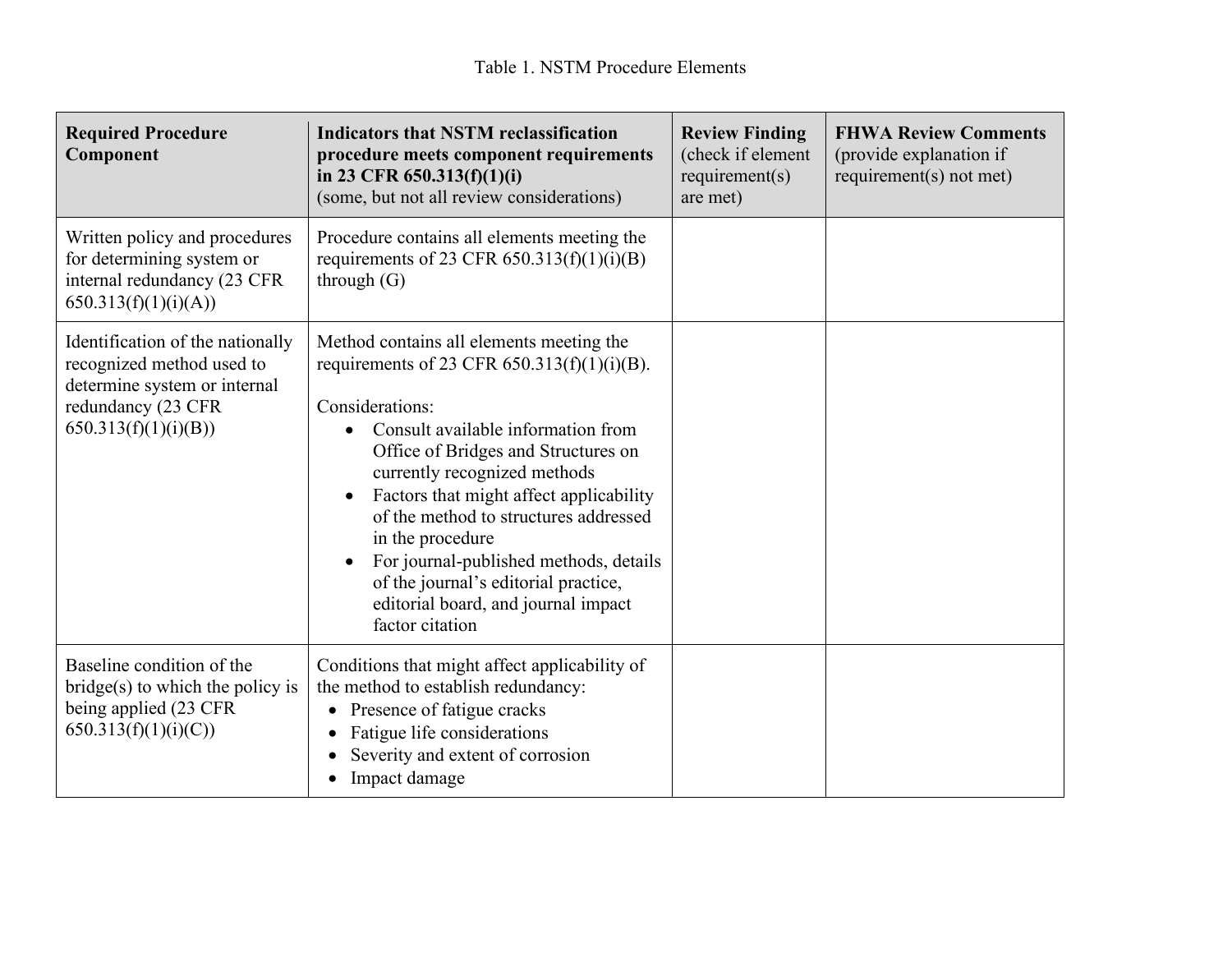| Description of design and<br>construction details on the<br>member(s) that may affect the<br>system or internal redundancy<br>$(23 \text{ CFR } 650.313(f)(1)(i)(D))$ | Details that might affect applicability of the<br>method to establish redundancy or that factor<br>into the redundancy determination:<br>System Redundancy that relies on:<br>Absence of pin and hanger connections<br>$\bullet$<br>Absence of nonredundant eyebars<br>Absence of plug welds or discontinuous<br>back-up bar splices<br>Absence of constraint induced fracture<br>$\bullet$<br>prone, other fracture prone, or stress<br>concentrating details |  |
|-----------------------------------------------------------------------------------------------------------------------------------------------------------------------|----------------------------------------------------------------------------------------------------------------------------------------------------------------------------------------------------------------------------------------------------------------------------------------------------------------------------------------------------------------------------------------------------------------------------------------------------------------|--|
|                                                                                                                                                                       | Internal Redundancy that relies on:<br>Section proportions and connections<br>$\bullet$<br>Ability to identify a faulted member<br>during a routine inspection<br>Determination that the faulted member<br>$\bullet$<br>has sufficient capacity in the faulted state<br>Determination that the faulted member<br>$\bullet$<br>can function in service until the next<br>inspection without further damage to<br>intact components                              |  |